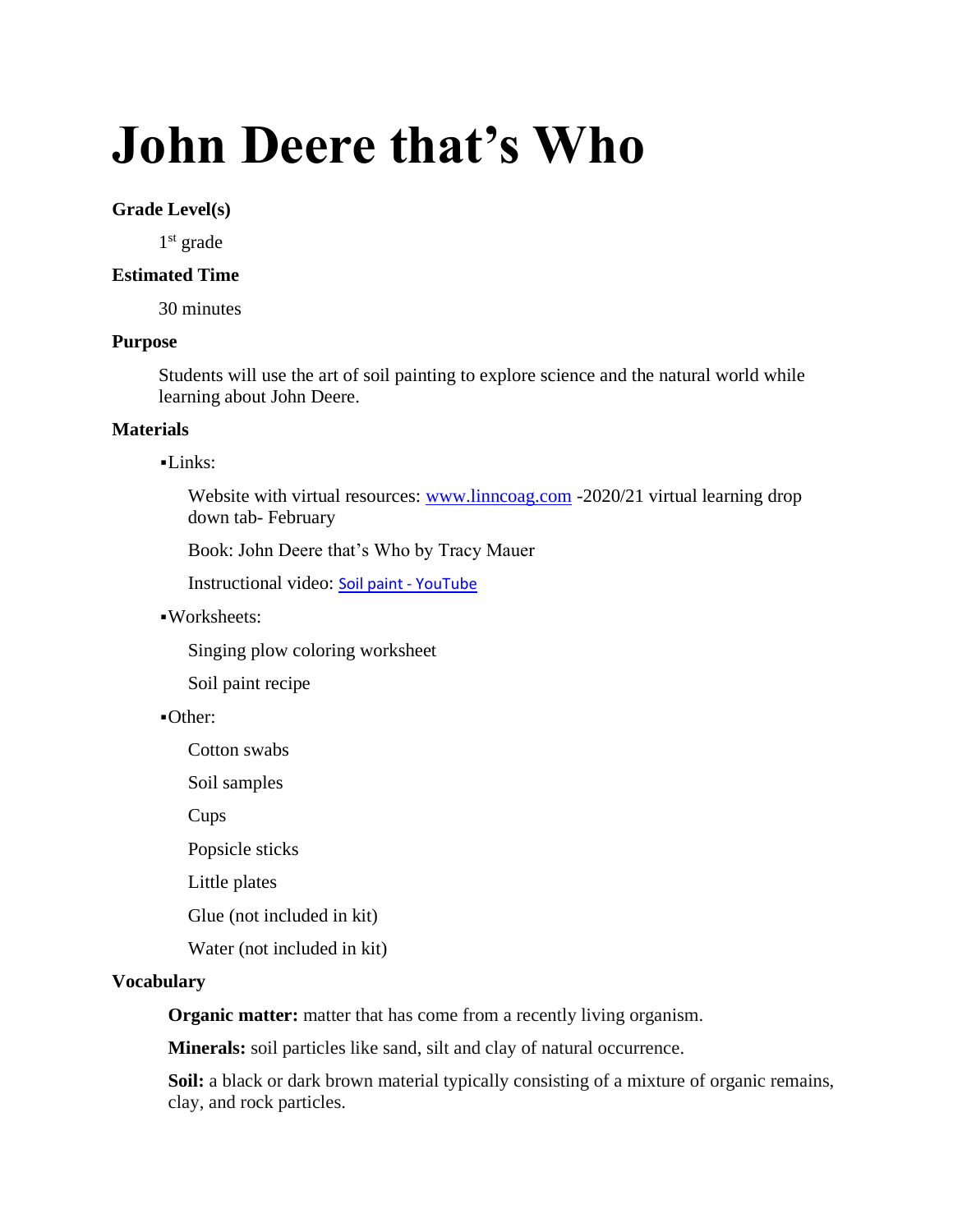**Topsoil:** top layer of soil we plant seeds in.

## **Interest Approach – Engagement**

Play the steel plow video<https://www.youtube.com/watch?v=S15Rad9klnY>

Play the modern day plow video<https://www.youtube.com/watch?v=fqZX9tw2i3g>

Ask the following questions:

- What was the purpose of the antique and modern-day tool?
- Why would farmers want to plow or till the soil?
- How did the tool move through the soil in the first video? Second video?
- How did we transition from the horse and plow to tractor and plow?

## **Background - Agricultural Connections**

*Fun facts about soil:* 1) 95% of our food is directly or indirectly produced from soil. 2) Soils store and filter water, improving food security and our resilience to floods and droughts. 3) Soil is one of the most diverse habitats on earth, hosting a quarter of the world's biodiversity.

This lesson integrates art with science and focuses on the agricultural importance of soil and what we can learn about gardens and farms by observing the color of soil. Students will build an understanding of soils and their importance by painting with soil-based pigments. Soils are the foundation of agriculture, providing the support, water, and nutrients that plants need to grow. Garden plants and plants grown on farms depend on healthy soil to grow.

Soils are also important for the beauty their many colors add to our landscape. Most of us overlook this natural beauty because we see it every day. Often these colors blend with vegetation, sky, water, and other natural features. Over the centuries, humans have used soil colors to serve as pigments in bricks, pottery, and artwork. These artifacts from the past give us an idea of how early people lived and worked.

Each soil has its own unique characteristics. In 1837, a blacksmith by the name of John Deere invented the first steel plow. During this time, farmers used horses to pull a singlebladed plow through the field. Today, farmers use tractors to pull a single plow with multiple blades. This allows more plowing to be done in a shorter amount of time.

#### **Procedures**

- 1. Watch the instructional video- link provided above
- 2. Read or watch the read-aloud video of John Deere that's Who- link provided above
	- Why is soil important to us?
	- What do we grow in soil?
	- Who grows our food?
	- What happened in the story?